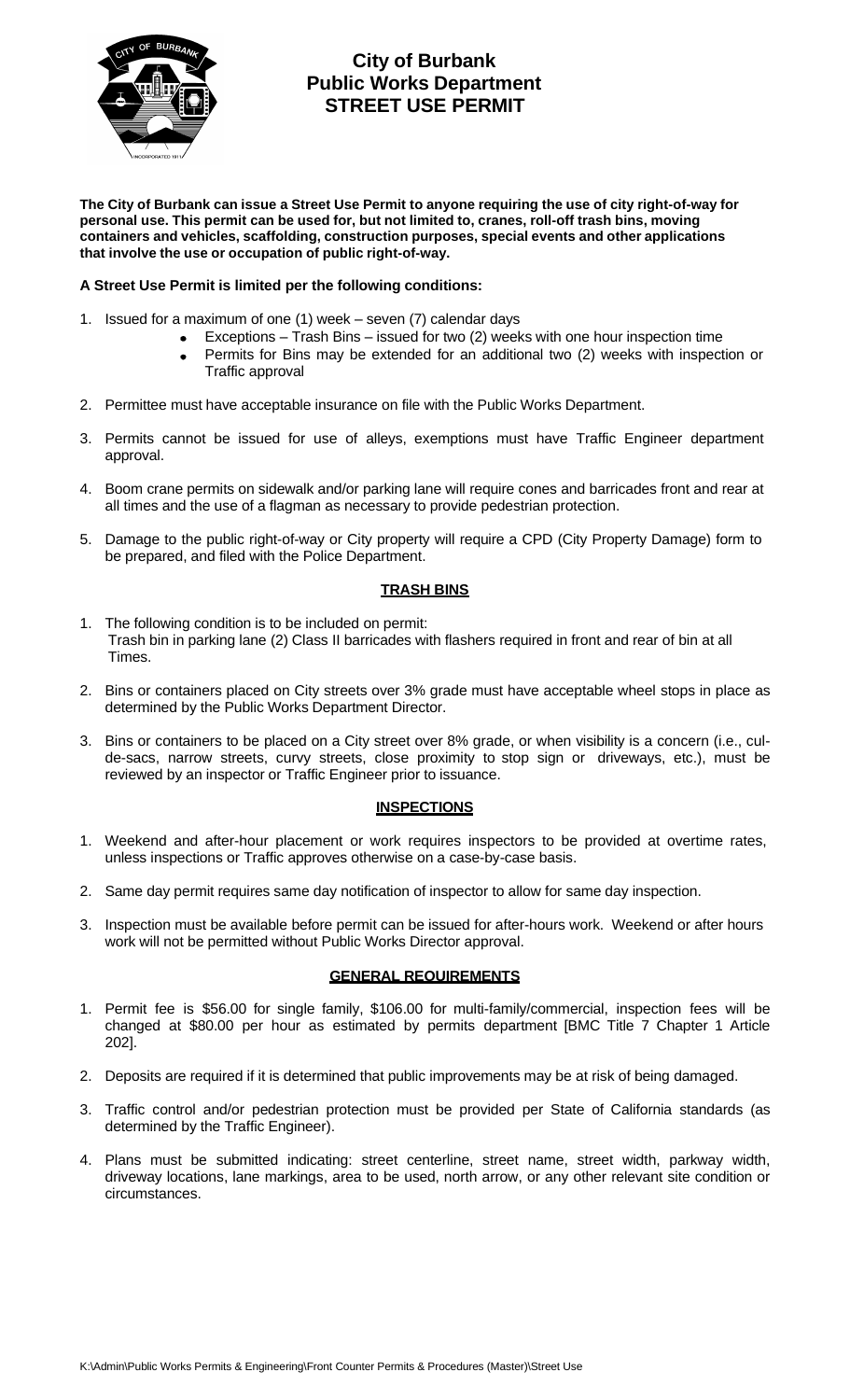

### City of Burbank PUBLIC WORKS DEPARTMENT

# **Street Use Permit Application**

**Permission is hereby given under provisions of Title 7 Chapter 1 Article 2 of the Burbank Municipal Code**

| PERMITTEE(Company Name): 2000                                                                                                                                                                                                       |                                                                                                                                                                                                                                |  |  |  |  |
|-------------------------------------------------------------------------------------------------------------------------------------------------------------------------------------------------------------------------------------|--------------------------------------------------------------------------------------------------------------------------------------------------------------------------------------------------------------------------------|--|--|--|--|
| <b>CONTACT NAME:</b> The contract of the contract of the contract of the contract of the contract of the contract of the contract of the contract of the contract of the contract of the contract of the contract of the contract o | PHONE: And the state of the state of the state of the state of the state of the state of the state of the state of the state of the state of the state of the state of the state of the state of the state of the state of the |  |  |  |  |
| ADDRESS:                                                                                                                                                                                                                            | CITY:                                                                                                                                                                                                                          |  |  |  |  |
|                                                                                                                                                                                                                                     | Email: Email: Email: Email: Email: Email: Email: Email: Email: Email: Email: Email: Email: Email: Email: Email: Email: Email: Email: Email: Email: Email: Email: Email: Email: Email: Email: Email: Email: Email: Email: Email |  |  |  |  |
| LOCATION: Annual Communication of the Communication of the Communication of the Communication of the Communication of the Communication of the Communication of the Communication of the Communication of the Communication of      |                                                                                                                                                                                                                                |  |  |  |  |
| $MAP/EXHIBIT REQ'D: \squareYES \squareNO \squareENG SCALE:$                                                                                                                                                                         |                                                                                                                                                                                                                                |  |  |  |  |
| DATE(S): New York DATE (S) and the U.S. of the U.S. of the U.S. of the U.S. of the U.S. of the U.S. of the U.S                                                                                                                      | TO THE REAL PROPERTY                                                                                                                                                                                                           |  |  |  |  |
| WORK DESCRIPTION: NAME AND THE STATE OF STATE OF STATE OF STATE OF STATE OF STATE OF STATE OF STATE OF STATE O                                                                                                                      |                                                                                                                                                                                                                                |  |  |  |  |
|                                                                                                                                                                                                                                     |                                                                                                                                                                                                                                |  |  |  |  |
|                                                                                                                                                                                                                                     |                                                                                                                                                                                                                                |  |  |  |  |
| USE:<br>$\Box$ Sidewalk: Use / Closure<br>$\Box$ Parking Lane<br>Curb Lane<br>$\Box$ Street Closure<br><b>Street Lane Closure</b><br>Other                                                                                          | PURPOSE:<br>Dumpster / Container<br>Conc. Truck / Truck<br>$\Box$ Crane / Manlift<br>Sign / Roofing Installation<br>$\Box$ Public Event<br><b>□ Bldg Repair</b><br>Other:                                                      |  |  |  |  |

For purposes of issuing right-of-way Permits (Excavation, Street Use, Transportation, Encroachment, and others) the Public Works Department, City of Burbank requires applicants to furnish the City evidence of public liability insurance, in the form of (A) **Certificate of Insurance**, preferably in the Accord form and shall contain the following information: Companies affording coverage, name insured, policy number, effective and expiration dates, signature of insurance agent or representative of the company affording coverage, The City of Burbank, its officers, and representatives named as Additional Insured, Cancellation to read "Should any of the above described policies be cancelled or modified before the expiration date therefore, the issuing company will mail 30 days written notice to the Certificate Holder", Minimum coverage limits of \$1,000,000 aggregate General Liability (Applicable to all Permits) or \$1,000,000 combined Automobile Liability (Transportation Permit only), The CERTIFICATE HOLDER must be listed as: City of Burbank, Public Works Department, P.O. Box 6459, Burbank, CA 91510-6459. (B) **Additional Insured Endorsement**, prepared by their insurance company/agency, in the industry form CG 20 12 titled "**Additional Insured State or Political Subdivisions-Permits**" or any other comparable form number by the same title, listing the additional insured as: City of Burbank It's Officers, Employees, Representatives are include As Additional Insured(s).

Both items **(A)** and **(B)** must be submitted. If either item is lacking or is not in the appropriate form, your liability insurance will not be on file with the City of Burbank, Public Works Department, and the Permit applied for will not be issued.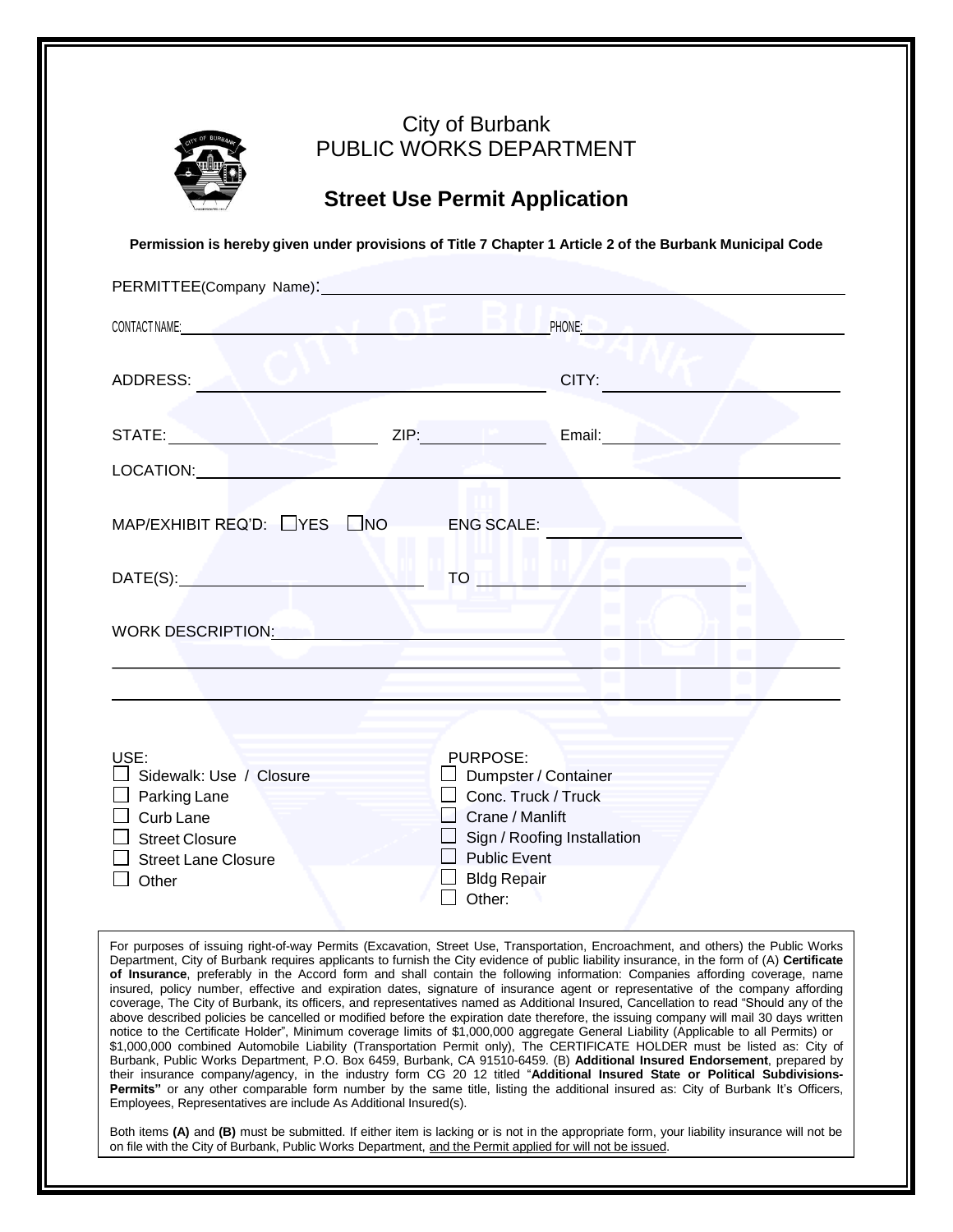**City of Burbank PUBLIC WORKS DEPARTMENT Phone (818) 238-3950 Fax (818) 238-3999 Updated July, 2020**

#### **Street Use Permit (2 weeks) - \$136.00 (Single Family Res.) / \$186.00 (Comm./Multi-Family Res.) (2 week renewal) - \$80.00**

This list is solely for informational purposes and shows which businesses have complied with the City of Burbank requirements for business license and Liability Insurance. The City of Burbank, its' Officers, Employees, & Representatives do not make any recommendation or endorsement of any of the companies listed on this list**. It is the responsibility of the patron to inform him or herself of the business practices provided by these companies. The City of Burbank is not responsible for any work that may be performed by any business on the list or anything that may arise in any dealings between the patron and any business on the list.**

| <b>COMPANY NAME</b><br>BUSINESS LICENCE NO. (INSURANCE EXP. DATE) | <b>CITY</b>         | <b>CONTACT</b><br>NO. | <b>DUMPSTER</b> | <b>STORAGE</b><br><b>CONTAINER</b> |
|-------------------------------------------------------------------|---------------------|-----------------------|-----------------|------------------------------------|
| ABF FREIGHT SYSTEM, INC. DBA U-PACK<br>A200578 (11-01-2020)       | Pacoima             | (844) 611-4582        |                 | X                                  |
| <b>AMERICA'S BIN INC.</b><br>1011381 (06-19-2021)                 | Sun Valley          | (888) 500-9007        | X               | X                                  |
| <b>CALSTAR WASTE SERVICES.</b><br>Z203648 (01-18-2021)            | <b>Sherman Oaks</b> | $(323)$ 225-2222      | X               |                                    |
| <b>METROPOLIS DISPOSAL</b><br>04701 (07-17-2020)                  | Van Nuys            | (818) 901-2020        | X               |                                    |
| <b>NORTH HILLS</b><br>Z201408 (10-25-2020)                        | Granada Hills       | (818) 943-8604        | $\times$        |                                    |
| PODS, INC.<br>Z200695 (10-01-2020)                                | Panorama City       | (877) 770-7637        |                 | X                                  |
| SOCAL WASTE, INC.<br>1307929 (04-21-2021)                         | <b>Sherman Oaks</b> | $(818)$ 768-0200      | $\times$        |                                    |
| <b>WASTE MANAGEMENT</b><br>04402 (01-01-2021)                     | Sun Valley          | (800) 926-9693        | X               |                                    |
| <b>U-HAUL</b><br>Z200526 (04-01-2021)                             | <b>Burbank</b>      | $(818)$ 768-4100      |                 | X                                  |